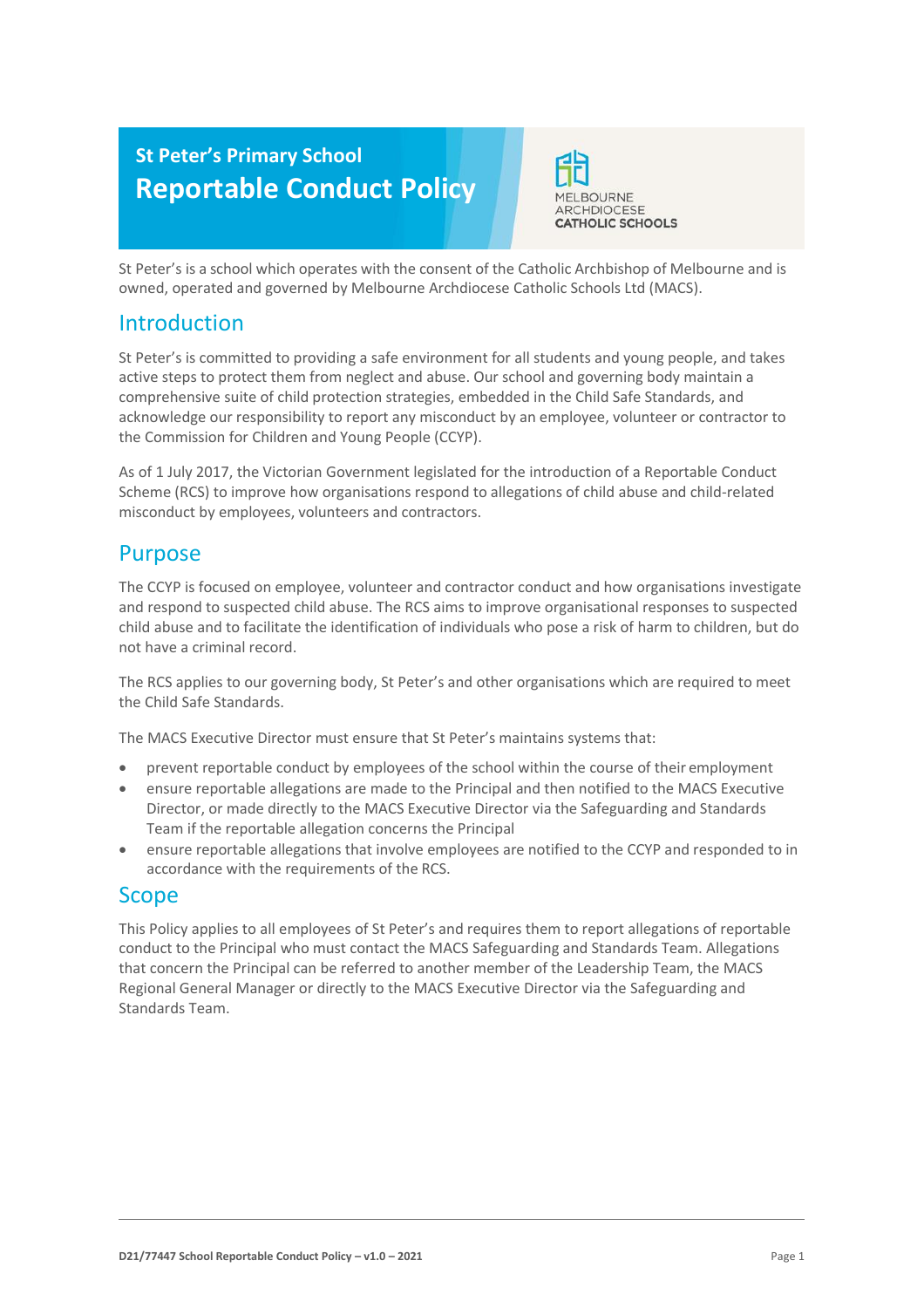# Reportable conduct of St Peter's staff, volunteers and others

## **Who is an employee?**

For the purposes of the *Child Wellbeing and Safety Act 2005* (Vic.), employee is defined as a person aged 18 years or over who is either:

- employed by the school whether or not that person is employed in connection with any work or activities of the school that relate to children
- engaged by the school to provide services, including as a volunteer, contractor, office holder or officer, whether or not the person provides services to children.

## **Key definitions**

**Child:** Any person who is under the age of 18 years.

**Mandatory reporting** is a term used to describe the legislative requirement imposed on selected classes of people to report suspected cases of child abuse and neglect to government authorities. Where a mandated reporter forms a belief on reasonable grounds that a student or young person is in need of protection from physical injury or sexual abuse, they are to report their concerns to the Department of Families, Fairness and Housing (DFFH) Child Protection.

**Reportable allegation** means any information that leads a person to form a reasonable belief that an employee has committed either:

- reportable conduct, or
- misconduct that may involve reportable conduct,

whether or not the conduct or misconduct is alleged to have occurred within the course of the person's employment.

#### **Reportable conduct** means:

- a sexual offence committed against, with or in the presence of a child, whether or not a criminal proceeding in relation to the offence has been commenced or concluded
- sexual misconduct committed against, with or in the presence of a child
- physical violence committed against, with or in the presence of a child
- any behaviour that causes significant emotional or psychological harm to a child
- significant neglect of a child.

**School environment:** Any physical or virtual place made available or authorised by the school for use by a child during or outside school hours, including:

- a campus of the school
- online school environments, including email and intranet systems
- other locations provided by the school for a child's use including school camps, sporting events, excursions, competitions, or school community and other events.

**School staff** means an individual working in the school environment who is:

- directly engaged or employed by the school governing authority
- a volunteer or a contracted service provider (whether or not a body corporate or any other person is an intermediary)
- a minister of religion.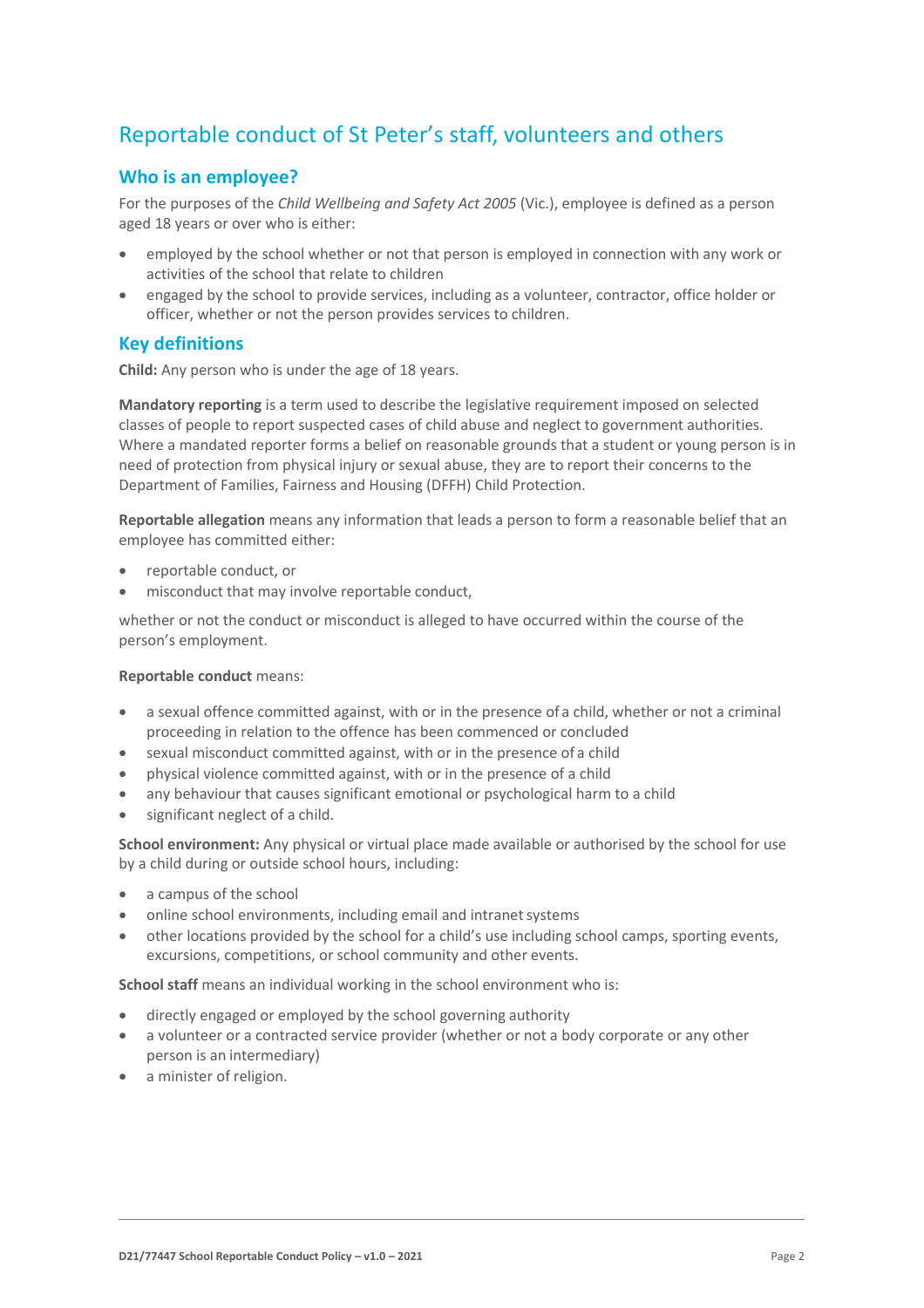# Implementation

The school will ensure the reporting of any reportable allegation made against an employee to the MACS Safeguarding and Standards Team.

A reportable allegation is made where a person makes an allegation, based on a reasonable belief, that an employee, volunteer or contractor has committed conduct that *may* involve reportable conduct. This includes where a reportable allegation is made against the school Principal.

*Note: A reasonable belief is more than suspicion. There must be some objective basis for the belief. However, it is not the same as having proof and does not require certainty.*

*For example, a person is likely to have a reasonable belief if they:*

- *observed the conduct themselves*
- *heard directly from a child that the conduct occurred*
- *received information from another credible source (including another person who witnessed the reportable conduct or misconduct).*

St Peter's Principal, a member of the Leadership Team, the MACS Regional General Manager or the MACS Executive Director does not need to agree with or share the belief that the alleged conduct has occurred. The RCS is an allegations-based scheme. This means that the threshold for notifying the CCYP is low. All allegations must be referred to the MACS Safeguarding and Standards Team for advice.

The MACS Safeguarding and Standards Team (or a delegate of the MACS Executive Director) on behalf of the Executive Director in consultation with the school Principal or, where there is an allegation against a Principal, member of the Leadership Team or Regional General Manager will then:

- submit a notification to the CCYP within three days of the MACS Executive Director becoming aware of the reportable allegation
- meet the milestones and reporting requirements to the CCYP under the RCS.

**Reportable conduct includes:**

| <b>Sexual</b><br><b>Offence</b>                                                                                                                                                                                              | <b>Sexual</b><br><b>Misconduct</b>                                                                                                                                                                      | <b>Physical</b><br><b>Violence</b>                                                                                                                                                                  | <b>Behaviour that</b><br>causes significant<br><b>Psychological or</b><br><b>Emotional Harm</b>                                                                                                                  | <b>Significant</b><br><b>Neglect</b>                                                                                                                                                               |
|------------------------------------------------------------------------------------------------------------------------------------------------------------------------------------------------------------------------------|---------------------------------------------------------------------------------------------------------------------------------------------------------------------------------------------------------|-----------------------------------------------------------------------------------------------------------------------------------------------------------------------------------------------------|------------------------------------------------------------------------------------------------------------------------------------------------------------------------------------------------------------------|----------------------------------------------------------------------------------------------------------------------------------------------------------------------------------------------------|
| • Rape or sexual<br>assault<br>• Sexual activity<br>with or in the<br>presence of a<br>child<br>• Grooming or<br>encouraging a<br>child to engage in<br>sexual activity<br>• Offences relating<br>to child abuse<br>material | • Behaviour, physical<br>contact, speech<br>or other<br>communication of<br>a sexual nature<br>• Physical contact<br>without valid<br>reason<br>• Crossing<br>professional<br>boundaries<br>• Voyeurism | Hitting, kicking,<br>$\bullet$<br>punching<br>Pushing, shoving,<br>$\bullet$<br>grabbing,<br>throwing, shaking<br>• Use of an object<br>Inappropriate<br>$\bullet$<br>restraint,<br>excessive force | • Exposure to<br>violence or threats<br>of violence<br>• Anti-social<br>behavior<br>• Self-destructive<br>behavior<br>• Persistent hostility<br>or rejection<br>• Humiliation or<br>belittling<br>• Scapegoating | Deprived from the<br>following:<br>clothing or food<br>$\bullet$<br>medical attention<br>$\bullet$<br>or care<br>shelter<br>$\bullet$<br>supervision<br>$\bullet$<br>Access to drugs or<br>alcohol |

The above examples are not exhaustive and consideration should be given to other conduct which may need to be reported. Any reportable allegation listed above, or not listed above but which may constitute reportable conduct, will need to be immediately reported by the school Principal. An allegation against a school Principal should be referred to another member of the Leadership Team,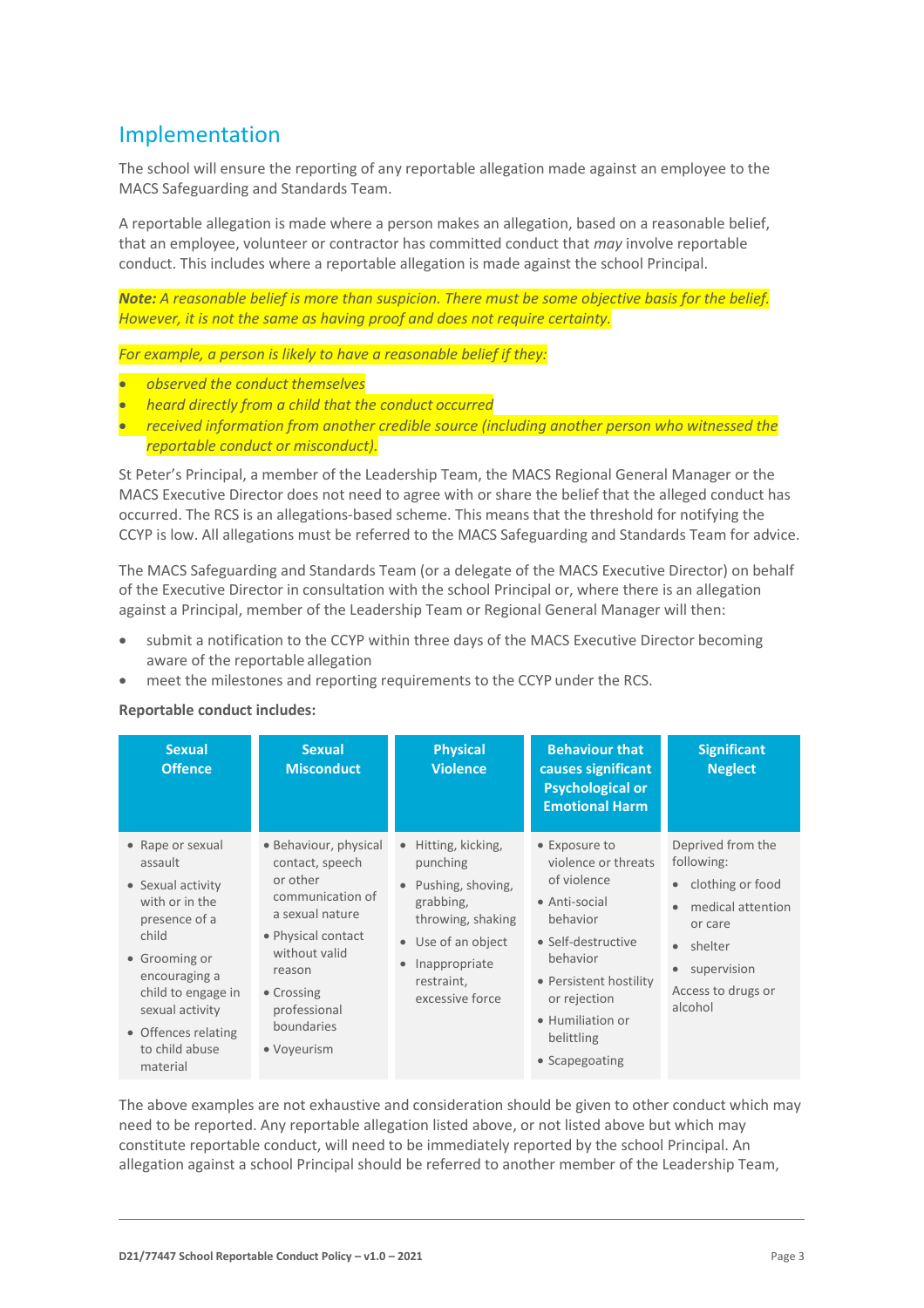the MACS Regional General Manager or directly to the MACS Executive Director via the Safeguarding and Standards Team.

It is important to note that existing mandatory reporting obligations have not changed. The school will report any allegation of abuse to the DFFH Child Protection.

If the alleged conduct is potentially criminal in nature, Victoria Police must also be notified as a first priority and any investigation by Victoria Police will take precedence.

Where the allegation falls under the mandatory reporting domain, the reporting to CCYP is in addition to reporting to Victoria Police and the DFFH.

#### **Reportable conduct, mandatory reporting and reporting to the VIT**

Reportable conduct allegations as listed above are referred to the CCYP.

Any alleged conduct that is regarded to be of a criminal nature is to be dealt with as mandatory reporting and referred to Victoria Police and the DFFH as per the school's Child Protection – Reporting Obligations Policy.

If an employee against whom an allegation of reportable conduct is made is a registered teacher and the misconduct involves a charge, conviction or finding of guilt of a sexual offence, the school must notify the Victorian Institute of Teaching (VIT) immediately under conduct that is reportable to the VIT.

#### **Responsibilities of the Principal**

*Note: Principals must comply with the PROTECT reporting obligations, which are in addition to the reporting requirements to the CCYP under the RCS.*

The MACS Executive Director is ultimately responsible for notification of any reportable allegation to the CCYP and for ensuring that a reportable allegation is investigated.

However, it is the responsibility of the school Principal (or for allegations against a Principal, the relevant leader) to ensure that all reportable allegations are referred to the MACS Safeguarding and Standards Team as soon as they become aware of them, and to follow the advice and guidance of the MACS Safeguarding and Standards Team (as authorised by the MACS Executive Director) to respond appropriately. This will usually include conducting an investigation or facilitating the conduct of an investigation.

*Note: St Peter's staff members are not required to make a report directly to the CCYP; this is the responsibility of the MACS Safeguarding and Standards Team (or other person authorised by the MACS Executive Director) on behalf of the MACS Executive Director. However, any person with a concern (including a staff member who wishes to remain anonymous, students, parents and/or other members of the community) may notify the CCYP directly of a reportable allegation via a community notification on the website.*

*In the event of a reportable allegation against the school Principal, this must be reported to another member of the Leadership Team, the Regional General Manager or directly to the MACS Executive Director via the Safeguarding and Standards Team.*

*School Principals (and other leaders as appropriate) must also facilitate any requests for information or documentation from MACS, Victoria Police or a regulator in the course of an investigation to ensure compliance with the RCS and the law.*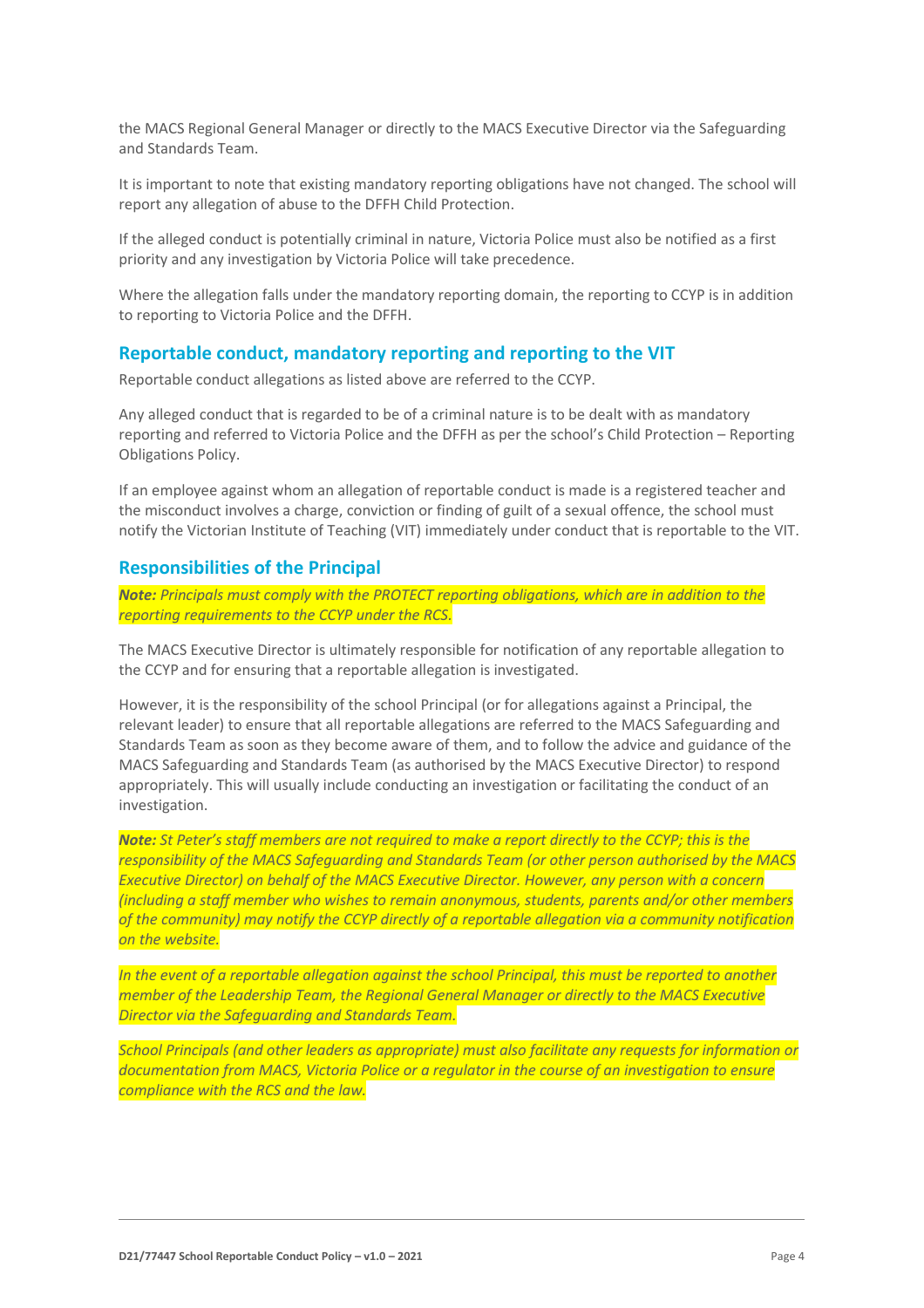## **Reporting to the CCYP**

Upon becoming aware of a reportable allegation against an employee, the Principal, member of the Leadership Team or MACS Regional General Manger must contact the MACS Safeguarding and Standards Team as soon as practicable in order to ensure that the following milestones and reporting requirements to the CCYP are met:

| <b>Within three</b>                                                                                                                                                                               | <b>Within 30</b>                                                                                                                                                                                                                                                                                                 | <b>Advice on</b>                                                                             | <b>Outcomes of</b>                                                                                                                                                    | <b>Additional</b>                                                                  |
|---------------------------------------------------------------------------------------------------------------------------------------------------------------------------------------------------|------------------------------------------------------------------------------------------------------------------------------------------------------------------------------------------------------------------------------------------------------------------------------------------------------------------|----------------------------------------------------------------------------------------------|-----------------------------------------------------------------------------------------------------------------------------------------------------------------------|------------------------------------------------------------------------------------|
| business days                                                                                                                                                                                     | calendar days                                                                                                                                                                                                                                                                                                    | investigation                                                                                | investigation                                                                                                                                                         | documents                                                                          |
| • School contact<br>details<br>• Name of the<br>employee,<br>volunteer or<br>contractor<br>• Their date of birth<br>• Initial advice on<br>the nature of the<br>allegation<br>• Any police report | • Details of the<br>investigation<br>• Details of the<br>school's response<br>• Details regarding<br>disciplinary or<br>other action<br>proposed<br>• Any written<br>response from the<br>employee,<br>volunteer or<br>contractor<br>regarding the<br>allegation,<br>proposed<br>disciplinary or<br>other action | As soon as is<br>practicable:<br>• name of the<br>investigator<br>• their contact<br>details | • Copies of the<br>investigation<br>findings<br>• Details regarding<br>disciplinary or<br>other action<br>proposed<br>• Reasons for taking<br>or not taking<br>action | Promptly<br>providing any<br>further<br>information to<br>the CCYP as<br>requested |

## **Investigating reportable allegations**

St Peter's will ensure procedural fairness throughout the entire investigation process.

*Note: It is anticipated that any investigations will be undertaken by the school Principal (or another school leader) unless it is deemed appropriate by the Principal, the Regional General Manager (in the case of an allegation against a Principal) or the MACS Executive Director for a suitably qualified, third party engaged in consultation with MACS Safeguarding and Standards Team to be appointed.*

The school Principal will ensure that for current employees the process set out in clause 13 of the *Victorian Catholic Education Multi-Enterprise Agreement 2018* (VCEMEA 2018) is followed. Further, the school principal will also ensure that all other relevant MACS and school-based policies and procedures (including Codes of Conduct, processes for managing and investigating complaints, misconduct, discipline, grievances, dispute resolution, and employee welfare and support), as well as any CCYP and other regulatory guidance, are considered to guide the investigation.

For an allegation against a current employee, this means that the Principal will follow the clause 13 process set out in the VCEMEA 2018 and follow the advice and guidance of the MACS Safeguarding and Standards and Employee Relations Teams.

In all cases, before any findings are made or disciplinary action is taken, the subject of an allegation will be:

- notified of any adverse information that is credible, relevant and significant
- given a reasonable opportunity to respond to that information.